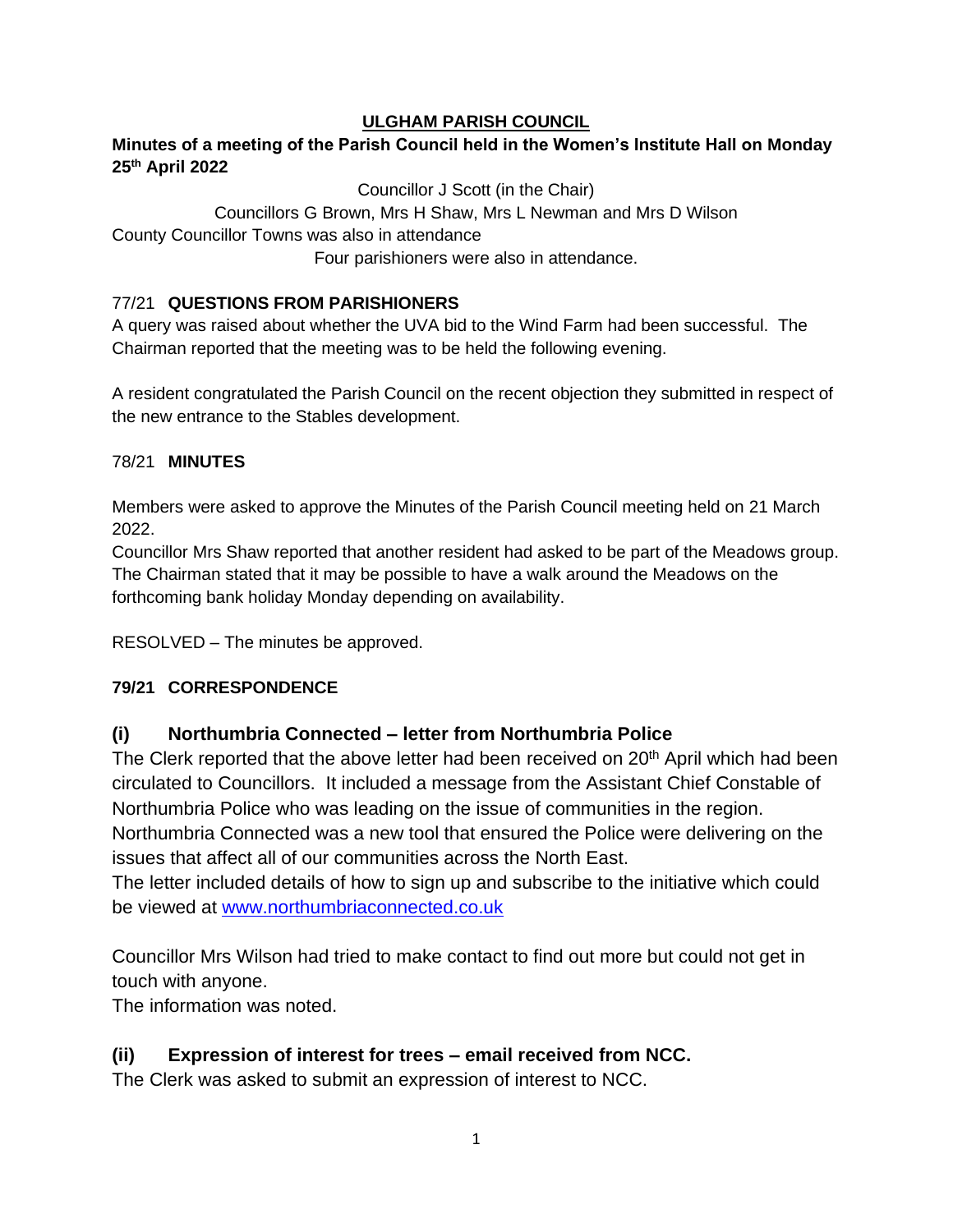# 80/21 **REPORTS FROM COMMITTEES**

Councillor Mrs Shaw reported that discussions continued in relation to the Platinum Jubilee. It had been agreed that every household in the parish would received a pack of red, white and blue seeds to commemorate the Jubilee. These would be distributed with the next newsletter.

On Saturday  $4<sup>th</sup>$  June there would be plant sale in aid of a charity and in the afternoon a Duck Race would be held.

On Sunday 5<sup>th</sup> June everyone was invited to a Jubilee picnic in the park. People can bring their own picnic but refreshments (tea/coffee etc), cake and ice cream would be available. There would be attractions and amusement stalls available and this was a free event.

Volunteers to help with baking etc were being asked to come forward. Photographs would be taken by a local resident.

Councillor Mrs Shaw mentioned the response from NCC about the bunting which had stated that NCC would be unable to give permission to hang this from Northern Powergrid poles although they did not mind it going on the lampposts. It was suggested that the bunting be hung from trees and bushes along both sides of

the main street through the village.

It was mentioned that it was difficult to communicate with NCC and a query was raised about staff returning to the office. Councillor Towns stated that flexible working was being offered to staff which had been on offer prior to the Pandemic.

#### 81/21 **ACCOUNTS FOR PAYMENT**

Prior to approval of the accounts, the Clerk was asked to report on the current situation with the parish council's banking providers, NatWest.

The parish council was currently subject to a business profile reviews however, due to mail being sent to the Clerks address that was for a previous Councillor, this had been missed. The payments from the last meeting had not been honoured as the Bank had not received a response. Further cheques had to be issued.

Councillor Mrs Shaw and the Clerk had contacted the bank several times about this however, when the Clerk tried to complete the business profile, the parish council was designated as a church and therefore the relevant documents could not be produced. Despite several phone calls and as late as the afternoon of this meeting, the designation had not been changed. The Clerk was now looking at a new online bank account for the parish council. The Council only had until 20<sup>th</sup> May to get this changed before the account would be blocked again. Councillor Mrs Shaw felt there was some possibility of an extension.

The difficulty of producing documents that proved the organisation was a parish council was noted. Councillor Towns said that details of all parish councils were on the NCC website and